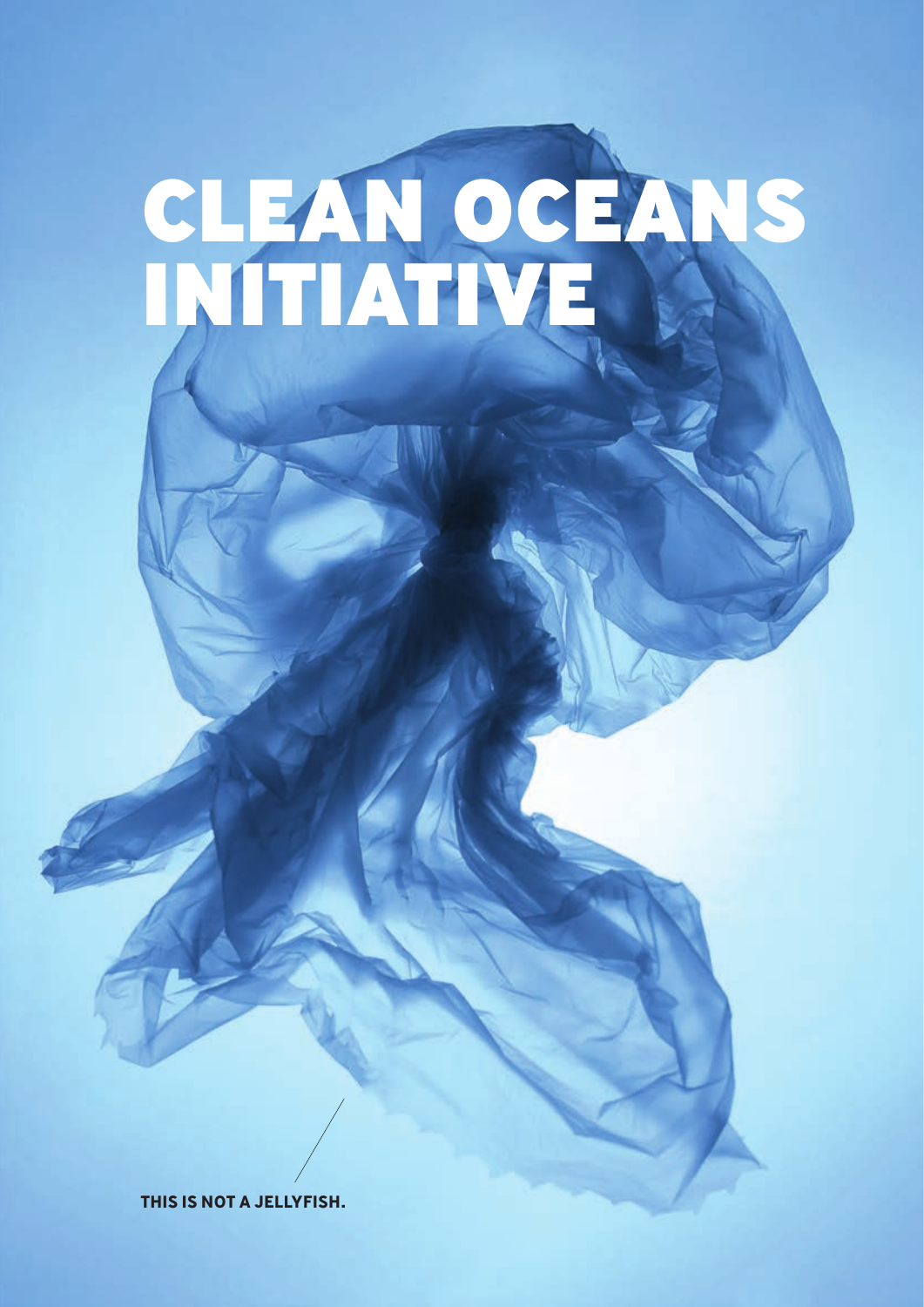

### HOW DIRTY ARE THE OCEANS?

An estimated **8 million tonnes of plastic waste** enter the oceans every year. The billions of facemasks and gloves used during the coronavirus pandemic are making the problem worse. This pollution threatens estuaries, coral reefs, fish and millions of families that rely on the oceans.

Most of the plastics in the oceans come from waste thrown on the ground or washed into rivers. Two billion people around the globe do not have good waste collection systems to catch these plastics. Better wastewater treatment and stormwater management in many developing countries would stop some of the 1.5 million tonnes of microplastics that end up in the oceans every year.

Fast population growth in many cities around the world is increasing plastic pollution.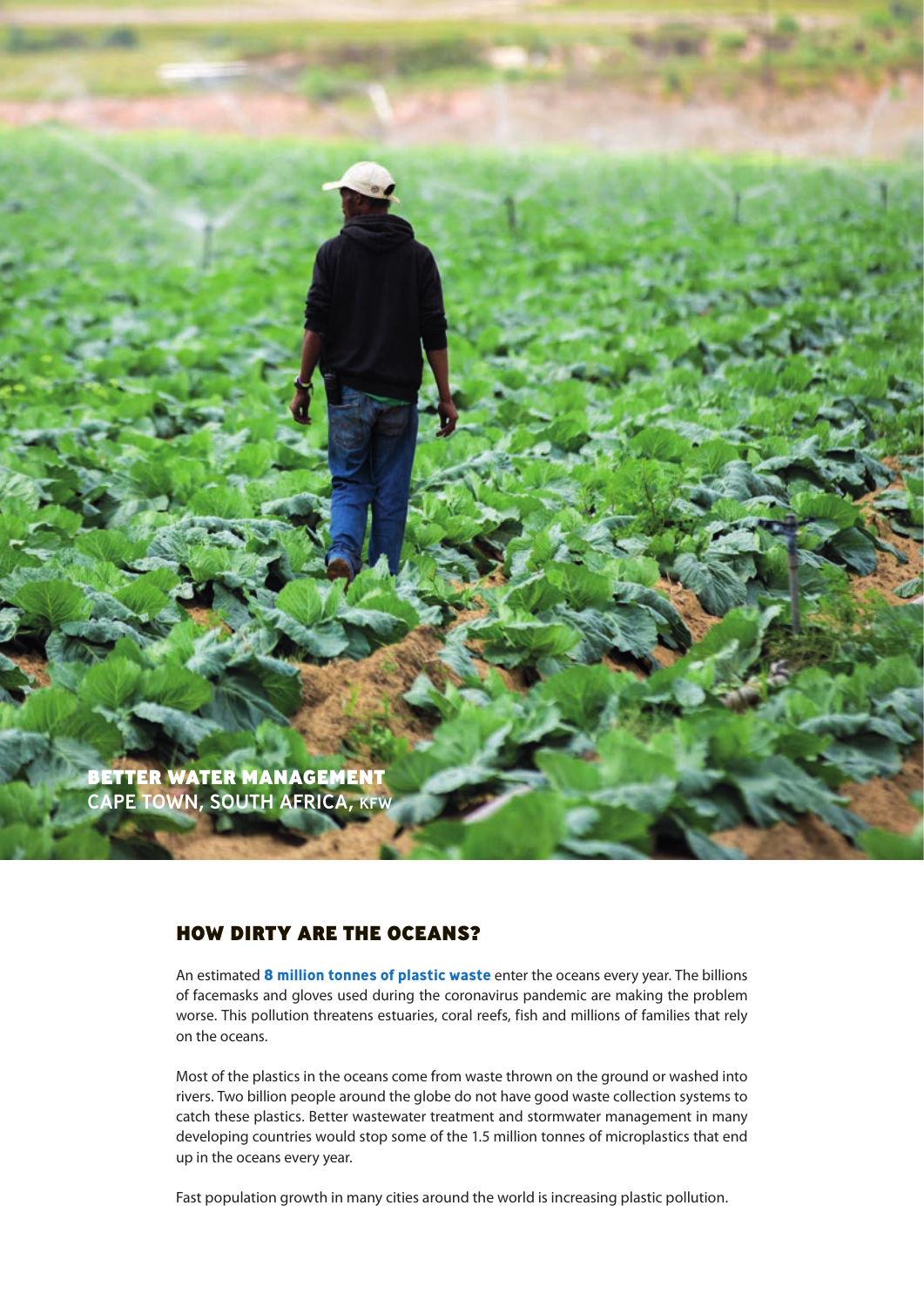#### WHY ARE THE OCEANS IMPORTANT?

The oceans provide countless benefits to the planet and people, such as food, medicines, renewable energy and natural resources. The value of goods and services produced by marine and coastal resources is estimated at **€2.5 trillion a year**.

Keeping the oceans clean is crucial for sustainable development and the reduction of poverty. The oceans provide billions of people with an income and a healthy diet.

Oceans are also important for the climate. They absorb about **30% of the planet's carbon dioxide**, buffering the impact of global warming.

#### HOW DOES THE CLEAN OCEANS INITIATIVE WORK?

We are identifying projects that can stop plastic waste from entering rivers and seas or being thrown on the ground.

The initiative is focusing on the management of waste, wastewater and stormwater globally, with a particular focus on riverine and coastal areas located in Africa, Asia and Latin America.

To be eligible, projects need to demonstrate efficient and effective ways of reducing plastic waste or the discharge of microplastics.

The initiative was launched in October 2018 by the European Investment Bank together with the French and German development banks — Agence Française de Développement (AFD) and KfW — with the objective of **financing €2 billion** in projects that reduce plastic waste by the end of 2023. We achieved more than 80% of this goal at the beginning of 2022, with projects that will benefit more than 20 million people living in Africa, Asia, Latin America and Europe.

In October 2020, the founding members of the Clean Oceans Initiative welcomed the Cassa Depositi e Prestiti (CDP), the Italian national promotional institution and financial institution for development cooperation, and the Instituto de Crédito Oficial (ICO), the Spanish promotional bank, as new partners to contribute to the protection of our oceans and seas under this joint initiative.

At the One Ocean Summit in February 2022, at which the European Bank for Reconstruction and Development (EBRD) became the sixth member of the Clean Oceans Initiative, the initiative announced it would raise its funding target to **€4 billion by the end of 2025.**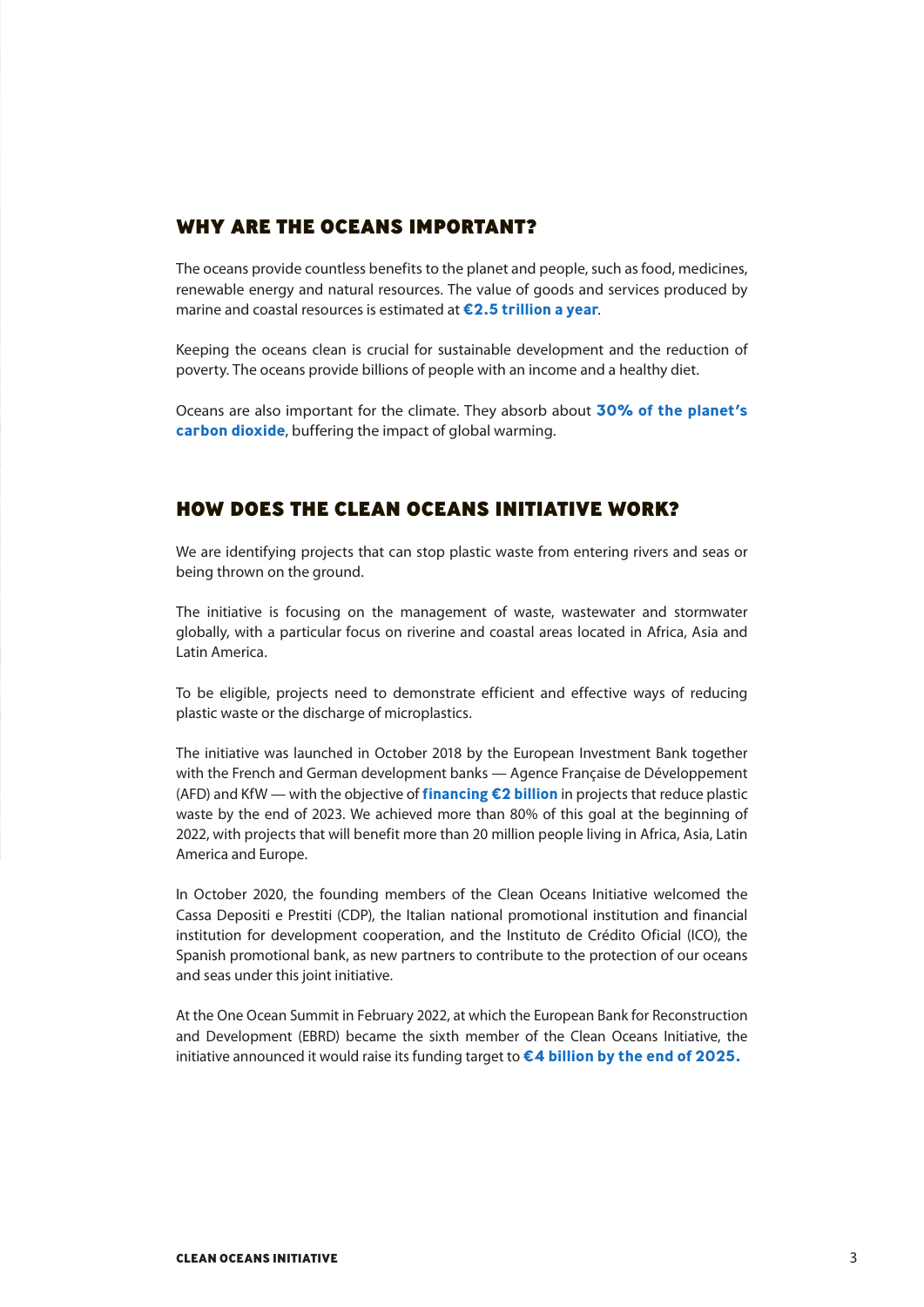# CLEANING UP RIVERS AND COASTAL CITIES

#### **OBJECTIVES**

- • **Collection, treatment and recycling of waste, and improvement of wastewater collection and treatment** to keep plastics out of rivers, oceans and coastal areas.
- • **Better waste management** in ports and harbours to reduce plastic discharge from ships.
- • **Innovative projects that keep plastics out of the oceans** or lead to more reusable or biodegradable products.
- • **Stormwater management in cities** to stop plastics from entering waterways during rainfall and floods.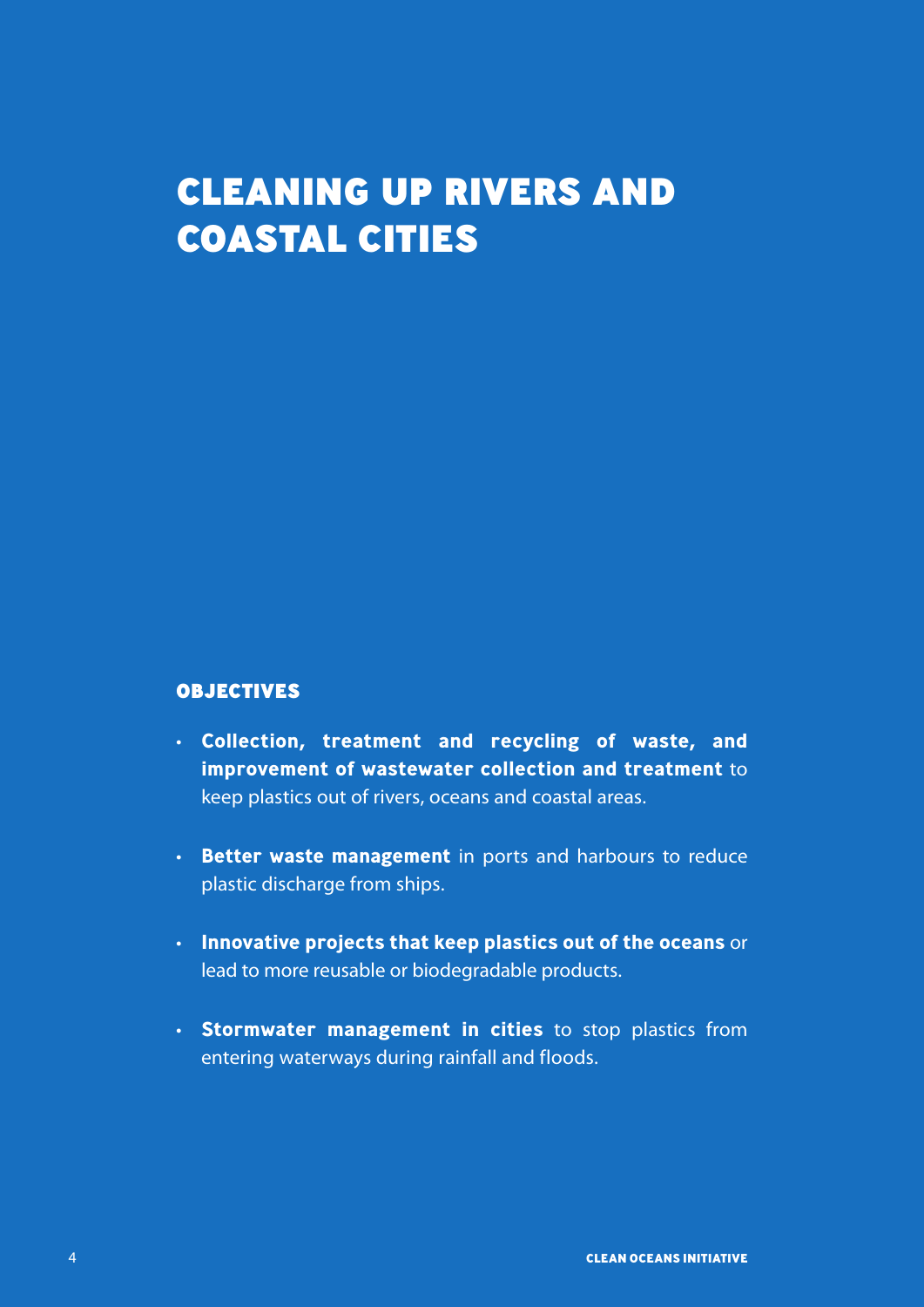# PROJECTS

## WASTEWATER MANAGEMENT IN CAPE TOWN, SOUTH AFRICA

Providing clean water to more than 4 million people and treating wastewater are big challenges in Cape Town. The ageing infrastructure cannot keep pace with rapid population growth. The coastal city in South Africa has 26 treatment plants, some dating back to the 1950s, and many of them operate inefficiently.

**Old treatment plants cause wastewater to pollute the coasts and sea.**

Untreated wastewater, including plastic waste, sometimes reaches the ocean and pollutes the coast. Wastewater runoff is a health hazard, especially in densely populated townships.

KfW approved an **€80 million** loan to help Cape Town improve and extend various municipal wastewater treatment plants as well as a **€1.2 million** grant for training and a **€4.5 million** grant for accompanying measures to support the city. The improvements will enable the city to use reclaimed water for irrigation or industrial sectors. The project will help Cape Town meet its growing water needs and make it easier to deal with droughts.

# IMPROVING SANITATION IN RATMALANA AND MORATUWA, SRI LANKA

Wastewater management needs a lot of improvement in Sri Lanka. Only about 2.5% of the population is connected to sewers, mostly in the Colombo area.

AFD is improving sanitation services in Ratmalana and Moratuwa, two densely populated, growing coastal areas. It approved a **€75 million** loan to improve the sewerage systems in the two cities. This work will allow 44 500 people to have better sanitation services, with a focus on gender equality.

The project will increase the area served by water treatment plants, which will cut down on a lot of pollution and prevent large volumes of plastic waste from entering the Indian Ocean.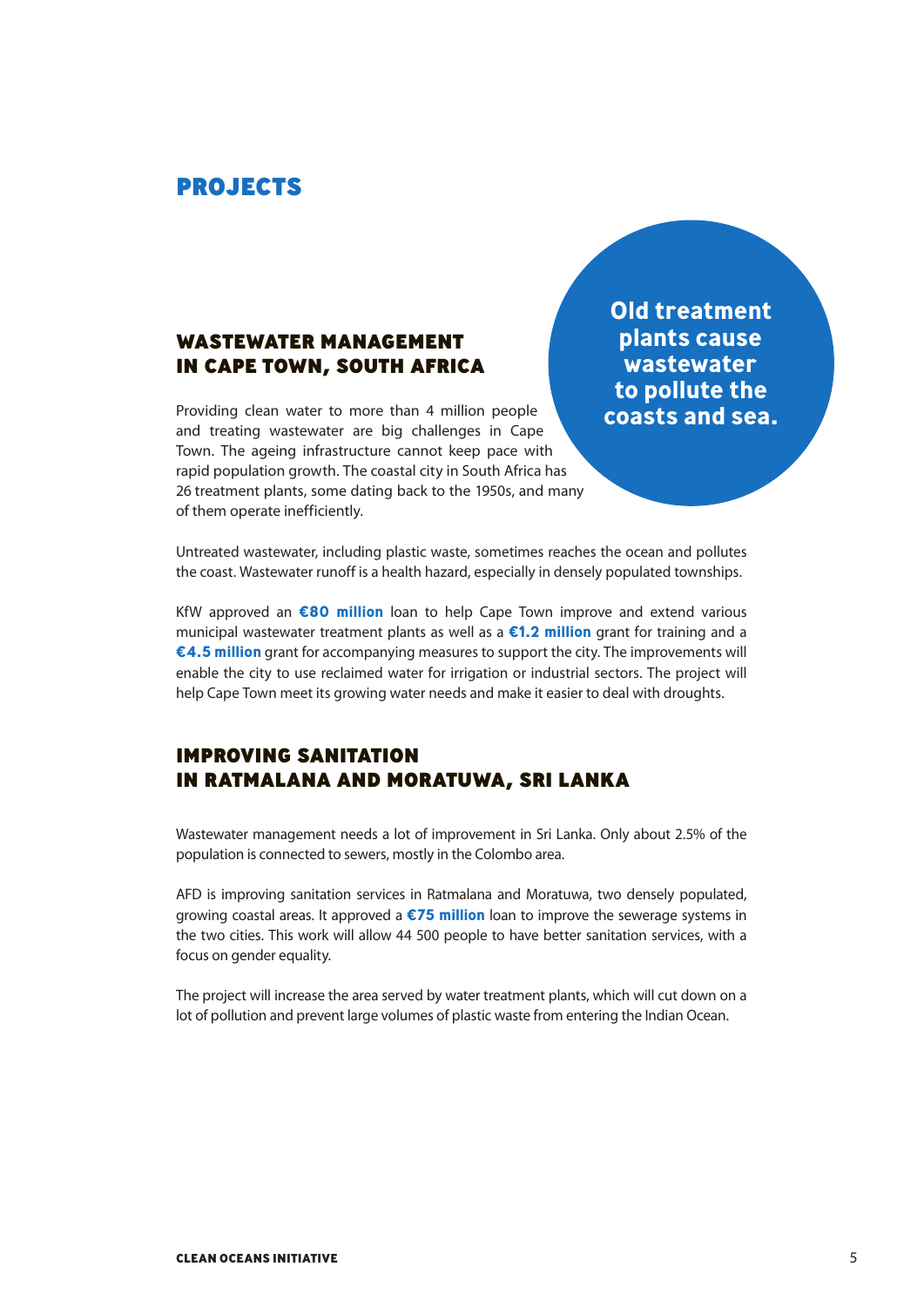**Poor stormwater systems cause plastics and other waste to pour into lagoons.**

#### STORMWATER MANAGEMENT AND FLOOD PROTECTION IN COTONOU, BENIN

Cotonou, the economic capital of Benin, is located on a coastal strip between Lake Nokoué and the Atlantic Ocean. 10% of the country's population lives here. In 2010, heavy rainfall in Benin caused widespread flooding, resulting in major damage and financial losses. Heavy rain has continued to hit the area, and significant amounts of plastics and other waste are being discharged into Lake Nokoué and the Gulf of Guinea through open drains.

The EIB signed a **€50 million loan** to help Cotonou improve stormwater management and protect the city from cyclical floods. The project will upgrade stormwater drainage to catch plastic waste and improve the coastal areas. It will reduce flooding around houses and decrease the stagnation of rainwater in urban areas. This will help 187 000 people in and around Cotonou and reduce plastic and other pollution in the Gulf of Guinea.

#### WASTEWATER IMPROVEMENT IN ALEXANDRIA, EGYPT

Alexandria, located along the Mediterranean coast, is Egypt's second-largest city. Its wastewater treatment plant was built in the early 1990s and can no longer serve the population effectively. This has caused high levels of pollution, including microplastics, to enter the nearby Lake Mariout and the sea. Alexandria's population growth makes it even more important to improve sanitation services.

The EIB signed a **€120 million loan** to help Alexandria improve the treatment of wastewater and upgrade the plant. The project will also reduce the amount of plastics that reach the sea. The project includes sludge treatment that will produce biogas and reduce the use of fossil fuels. The investment will benefit more than 1.5 million people.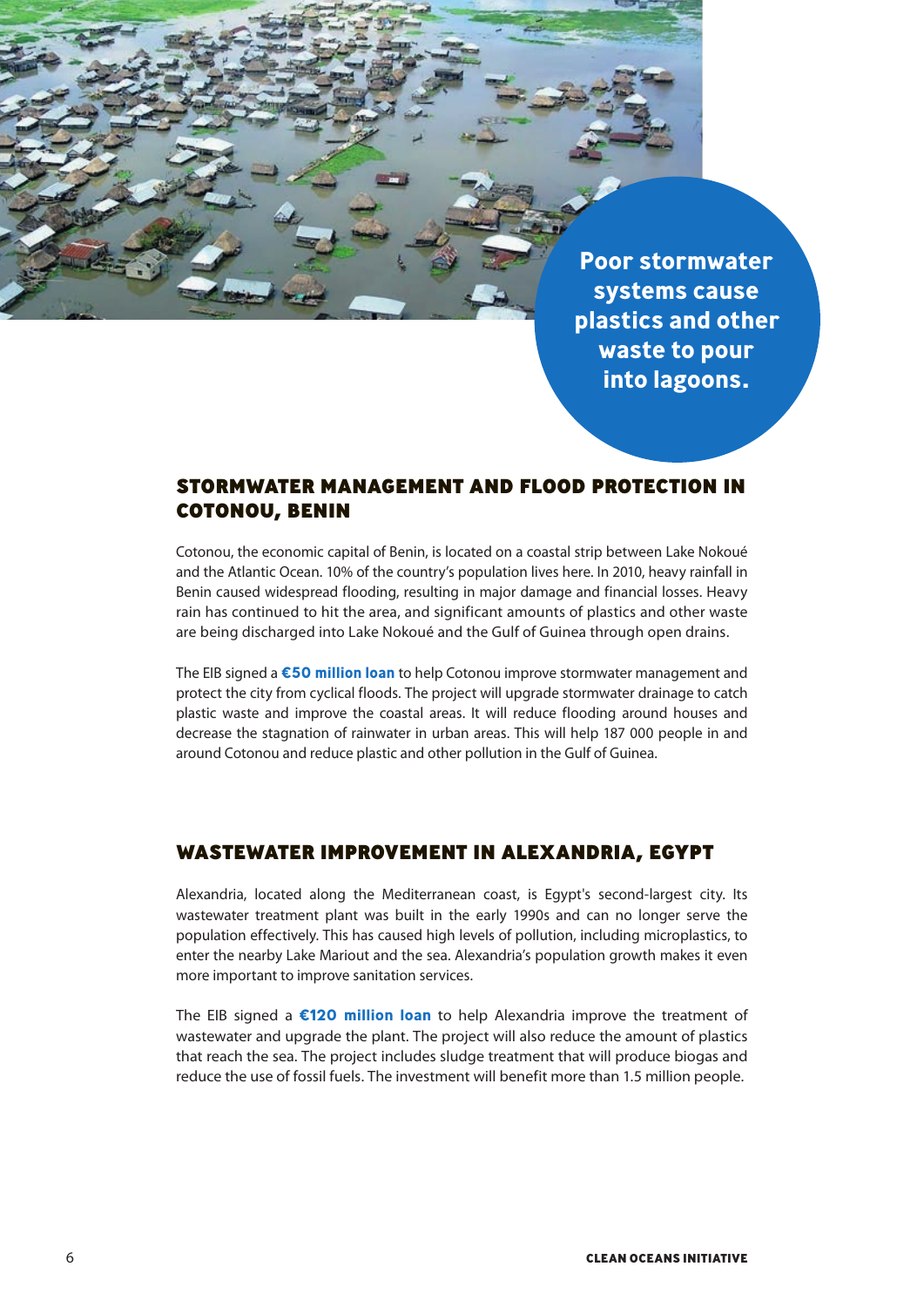#### CLEANING UP THE WATERWAYS IN CENTRAL CHINA

The Yangtze River in central China and its delta region are among the most polluted waterways in the world and thereby contribute heavily to the further pollution of the Pacific Ocean. The region's growth in recent decades has been accomplished at the expense of significant environmental problems. Water quality has deteriorated, air pollution has increased and the soil has been contaminated. Cities in the area will have to make great efforts to reduce the discharge of waste and wastewater.

The Green Urban Financing and Innovation Project is helping local governments to improve sewerage services and the overall water supply. In support of this project, KfW, on behalf of the government of the Federal Republic of Germany, signed a **€150 million**  loan to finance cities' improvement projects. For the loan's implementation, KfW joined forces with the World Bank, which signed an additional \$200 million loan, in a joint effort to prevent pollutants entering the river and ocean in the first place. This approach gets to the root of the problem and it is expected that its financing structure will become a model for other green projects in the country.

# SOLID WASTE MANAGEMENT IN LOMÉ, TOGO

AFD is upgrading solid waste management services and significantly improving living conditions in Lomé, a large coastal city with a **population of 1.4 million**. The project is improving waste collection in many ways, including the construction of a landfill that meets international standards.

The project has significantly reduced waste, including a lot of plastic that was thrown into the streets and drainage channels of the city. This reduces the amount of waste reaching the ocean.

> **The project is reducing the waste thrown into streets and drainage channels.**